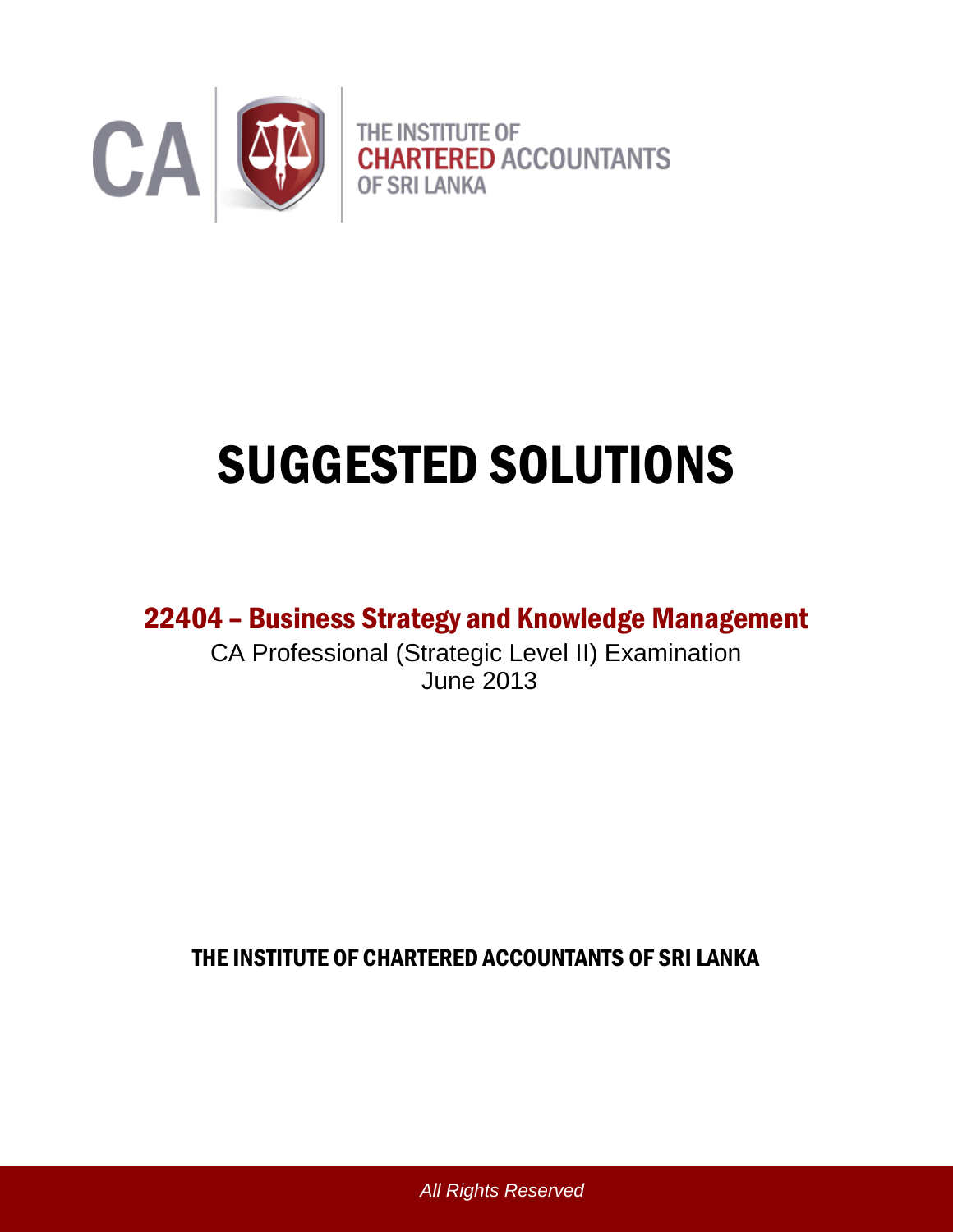#### **Answer No. 01**

a) Business Acquisition has been a successful strategy for market consolidation. Evaluate the reasons for Dunhill to pursue in acquisitions strategy and the likely problems associated in achieving success.

(10 marks)

#### **Reasons for acquisitions**

Increased market power – primary reason is to achieve greater market power. Many firms have core competencies but lack the size to exercise their resources and capabilities. Market power is usually derived from the size of the firm and the firm's resources and capabilities to compete in the market place.

Overcome entry barriers – this represent factors associated with the market currently operating in the market that make it more expensive and difficult for a new firm to enter that market. It may be difficult to develop a new venture in a market because large and established competitors may already occupy the niche of interest.

Cost of new product development – the development of new products internally and the start-up of new ventures can be quite costly and require significant time to develop the products and achieve a profitable return.

Increased speed to market – can increase their speed to market by pursuing an acquisition rather than new product development.

Lower risk compared to developing new products – internally developed new ventures can be quite risky. New ventures have high failure rates and longer to achieve adequate cash flows and profitability.

Increased diversification – the firm may find it easier to develop new products and new ventures within its current market because its managers better understand the products and the market. However, it is often more difficult for a firm to develop new products that are quite different from its existing set of products and to enter new markets because its managers may have less understanding of such markets.

Avoid excessive competition – firms use acquisition to move into related and unrelated markets to decrease dependence on markets with substantial competitive pressure, frequently from foreign firms.

#### Problems in Achieving Success

Integration difficulties – integrating two companies after an acquisition can be quite difficult. Among the problems that can arise are melding two disparate corporate cultures, linking different financial and control systems, building effective working relationships and resolving problems regarding the status of acquired firm executives.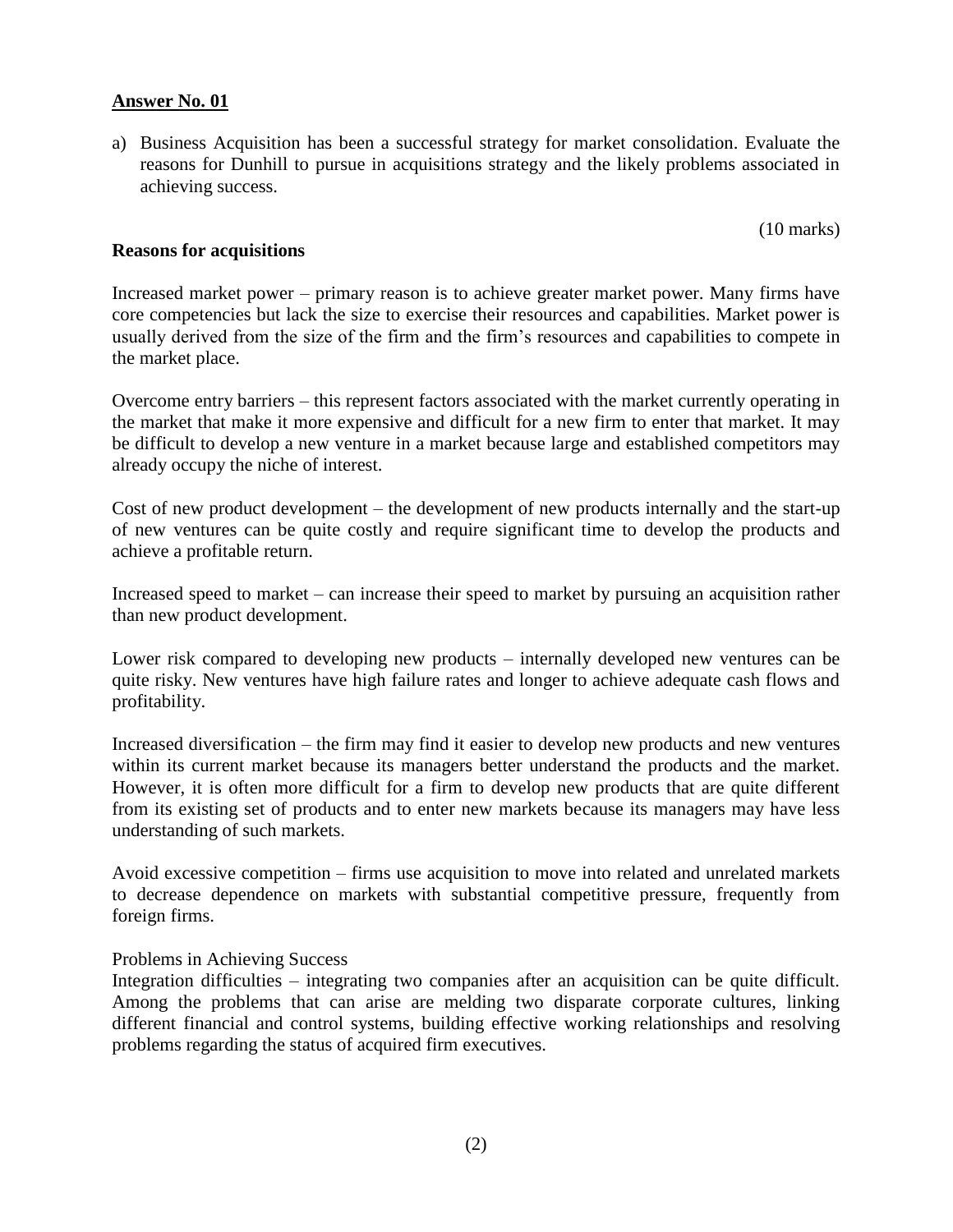Inadequate evaluation of target – potential problem is firm may pay too much for an acquisition. If a firm does not thoroughly analyse the target and fails to develop adequate knowledge of its market value, too much money may be offered to acquire it.

Large or extraordinary debt – acquisitions that completed in 1980s and 1990s were financed with significant debt. Firms are encouraged to take on significant debt because it was believed to positively discipline managerial actions. A substantial amount of evidence suggests that when a firm has significant debt, managers forgo investments that are likely to have long-term payoffs.

Inability to achieve synergy – significant problem in achieving success with acquisitions is assessing the potential synergy involved and the benefit of such synergy. To achieve a competitive advantage through an acquisition, a firm must realize private synergy and core competence that cannot be imitated easily by competitors.

Too much diversification – research suggests that the long-term performance of many acquisitions is not positive. When a firm becomes over diversified, it is difficult to manage effectively.

When this occurs firms performance usually suffers. Further, too much diversification through acquisition creates significant problems for the management of the firm. Top level managers may not effectively manage each of the businesses and maintain strategic competitiveness.

Managers overly focused on acquisitions – an active acquisition strategy often requires much managerial time and energy. Process of making acquisitions requires extensive preparation and sometimes lengthy negotiations. Therefore executives may become overly focused on the process. Such focused energy can divert managerial attention from other important matters within the firm, particularly those that are long term in nature and require significant time and attention.

(b) The main goal of a corporate restructuring, in most cases, is to gain or regain strategic control of the firm. This generally produces higher performance and achieves strategic competitiveness over the long term. Examine alternative approaches that were available to Dunhill for restructuring and their short-term and long-term outcomes.

(10 marks)

# **Downsizing**

Downsizing is a reduction of in the number of employees, and sometimes in the number of units, but it may or may not change composition of businesses in the corporation's portfolio. Many of the companies including fortune 1000 firms have implemented some downsizing. The intent of these downsizing was to become "lean and mean" towards achieve strategic objectives sustainably. But the research has shown many companies that downsized did not achieve these goals. The reason had been the required in depth analyse of operational capabilities and challenges to meet after the downsizing not receiving the due consideration.

# **Downscoping**

Downscoping refers to divesture, spin-offs, or some other means of eliminating business that are unrelated to firm's core businesses. This is often referred to strategically refocusing on the firm's core businesses. A firm that downscope often also downsizes but it does not eliminate key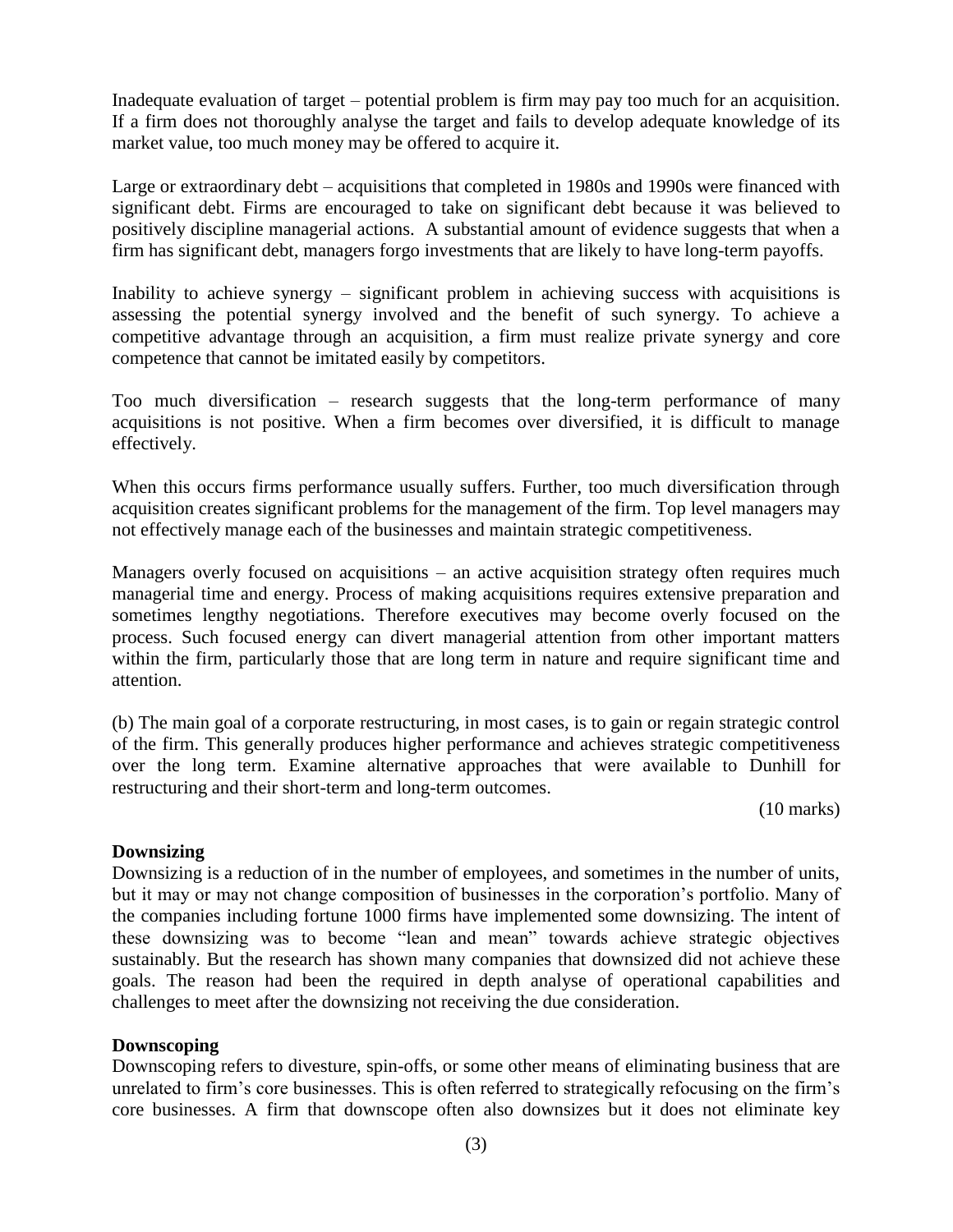employees from its primary businesses, which could lead to loss of core competence. The firm reduces its size by reducing the diversity of businesses in its portfolio. When accomplished, the top management team can more effectively manage the firm. This is because the firm becomes less diversified, and the top management team can better understand and manage the remaining businesses, primarily the core and other businesses. Downscoping meet more success due to the above.

# **Leveraged Buyouts (LBO)**

LBO is a restructuring action whereby the managers of the firm and an external party buys all of the assets of the business, largely financed with debt, and takes the firm private. Although downscoping is a prominent and generally successful restructuring strategy, LBO has received significant attention in the popular press and the business world. The firm is bought by a few owners often in partnership associations, primarily by obtaining significant amount of debt. Oftentimes the new owners of the LBO firm also sell a significant number of assets after the purchase and, in so doing, downscope the firm. There are three types of LBO: management buyouts (MBO), employee buyouts (EBO) and LBO.

# *Students can be discussed following with brief description.*

Strategic outsourcing, franchising, strategic alliance, diversification, retrenchment strategy, joint venture etc.,

| <b>Short-term Outcomes</b>     | <b>Long-term Outcomes</b>                                  |
|--------------------------------|------------------------------------------------------------|
| Reduced labour costs           | Loss of human capital                                      |
| Reduced debt cost              | Lower performance due to slacking the<br>focused attention |
| Emphasis on strategic controls | Emphasis on higher performance                             |
| High debt costs                | Higher business risk                                       |

#### *Short-term and Long-term outcomes*

# **Alternate approaches**

# **Diversification**

Diversification strategy is a corporate growth strategy in which an organization grows by moving into a different industry. Any move into a different industry automatically makes an organization a multiple-business organization because it's no longer operating in just one industry.

Diversification can be viewed by focusing on two specific types of actions

- Product diversification a firm operates in multiple industries simultaneously.
- Geographic market diversification a firm operates in multiple geographic markets simultaneously.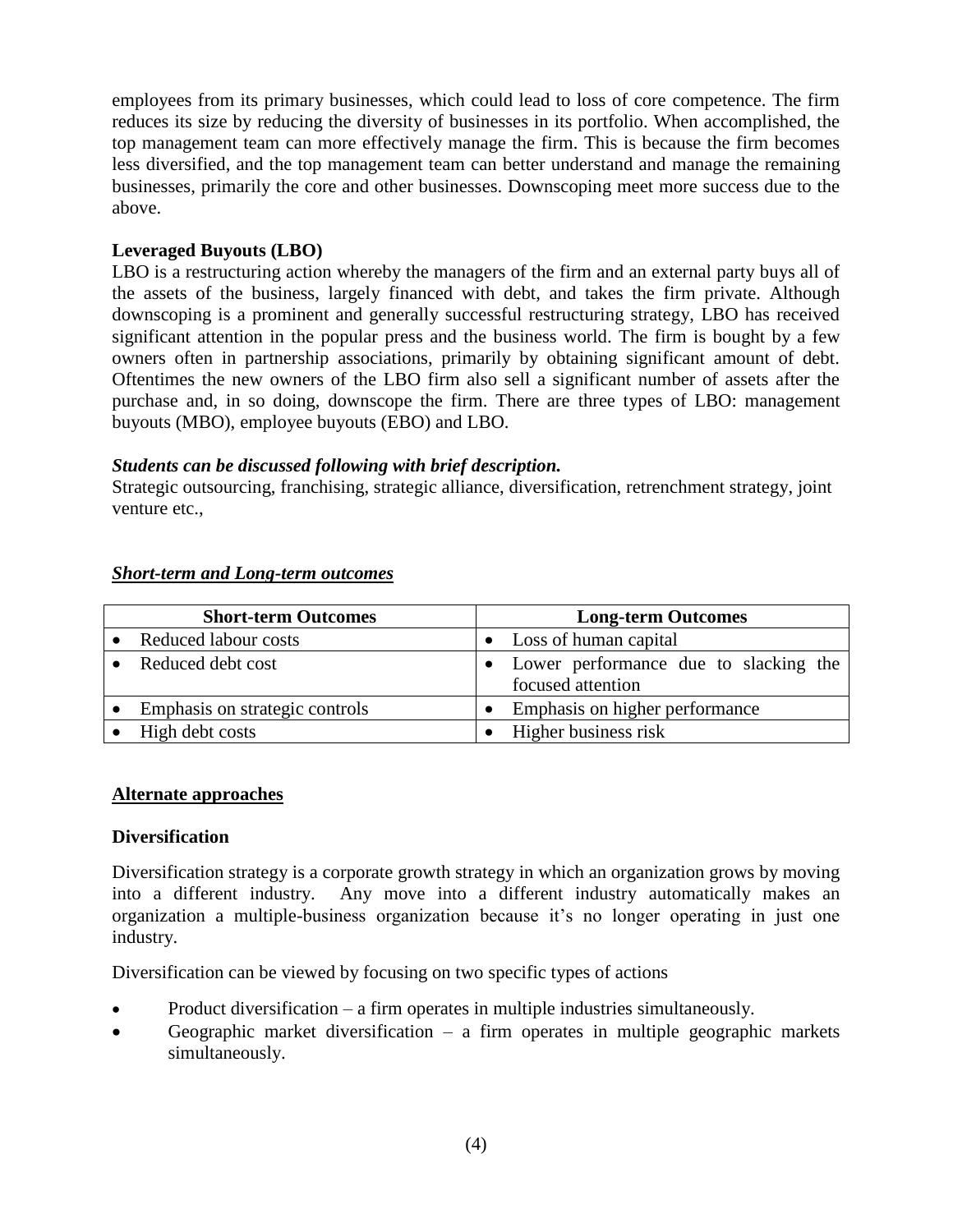# **Note 01**

- Related diversification 1 with brief description
- Unrelated diversification

# **Strategic Outsourcing**

- Strategic Outsourcing allows one or more of a company's value-chain activities or functions to be performed by independent specalised companies that focus all their skills and knowledge on just one kind of activity.
- Strategic Focus on a fewer number of value-creation activities in order to strengthen its business model. It focus on noncore or nonstrategic activities in order to determine if they can be performed more effectively and efficiently by independent specialized companies. If a firm has pursued extensive strategic outsourcing it is called as Virtual Corporation.

# **Strategic Alliance**

A strategic alliance is a voluntary, long term cooperative relationship between two firms designed to achieves specific objective through shared resources. Strategic alliance can be grouped into three broad categories as;

- Non-equity alliances the cooperating firms agree to work together, but they do not take equity position in their partner's firm or form any independent organizational unit to manager their corporate efforts. This includes patent licensing, supply or distribution agreements.
- Equity alliance Here cooperating firms supplement their contract with equity holdings in the alliance partners.
- Joint ventures here the cooperating firms create a legally independent firm in which they invest and from which they derive their share of any profits created.

# **Joint Ventures**

Two firms (or more) join forces for manufacturing, financial and marketing purposes and each has a share both the equity and the management of the business.

# **Franchising**

Is a method of expanding the business on less capital than would otherwise be possible. For suitable businesses, it is an alternative business strategy to raising extra capital for growth. Franchisers include Holiday Inn, KFC, Body Shop and even McDonald's. The franchiser and franchisee each provide different inputs to the business.

# **Retrenchment Strategy (Defensive Strategies)**

Retrenchment strategy is a defensive strategy of an organization. This strategy is followed when an organization aims at a contraction of its activities through substantial reduction or the elimination of the scope of one or more of its businesses in terms of their respective customer groups, customer function, or alternative technologies either singly or jointly in order to improve its overall performance. In other words this strategy adopts to reduce its manpower and other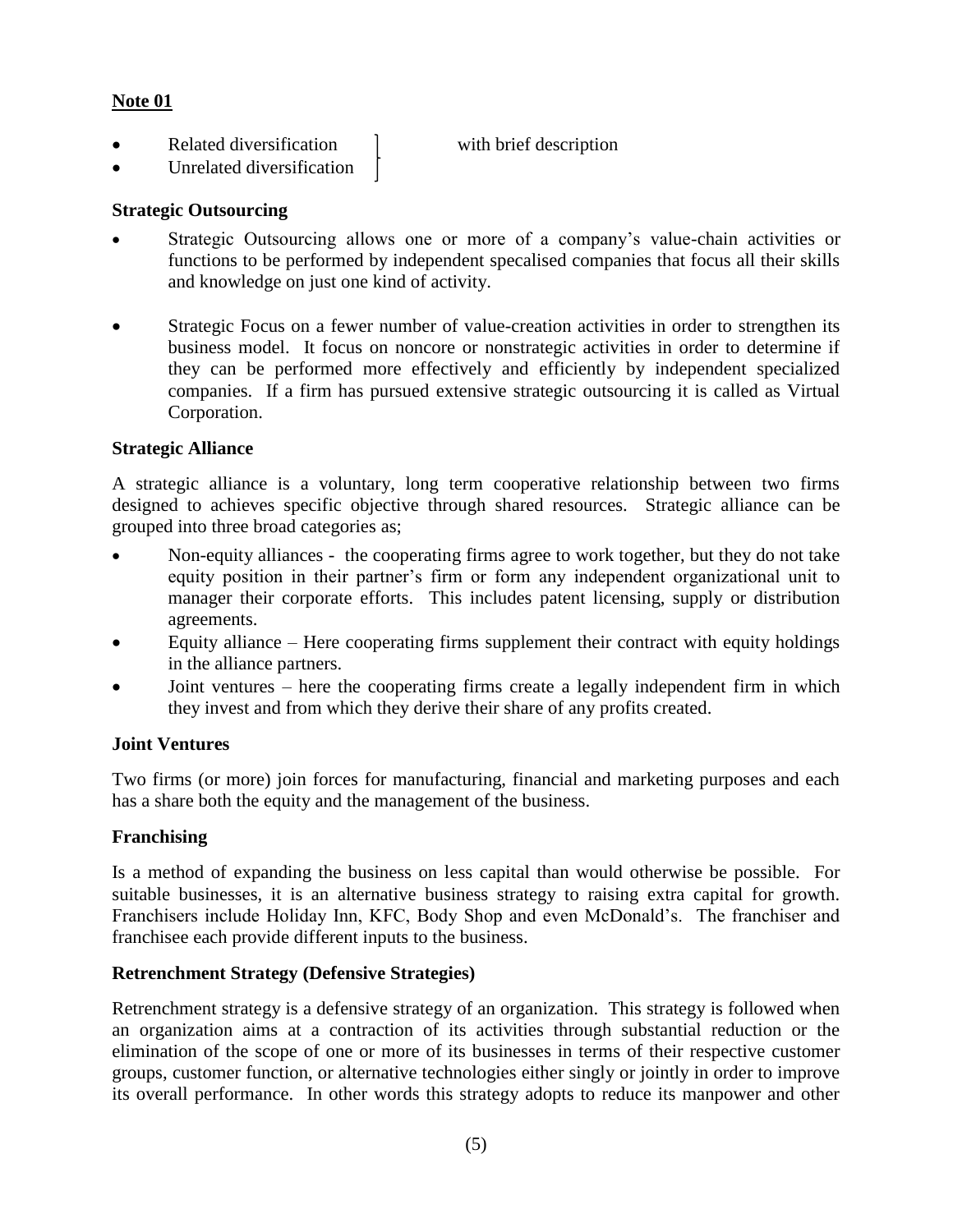operating expenditure when the company is confronted with a considerable decrease in demand for its products and services and when its survival is at stake.

This strategy can be of following forms" Turnaround, Divestment, Liquidation and bankruptcy.

# **Turnaround Strategy**

Turnaround strategies derives their name from the action involved that is reversing a negative trend. It is designed to reverse a negative trend and bring the organizational back to normal health and profitability. It usually involves getting rid of unprofitable products/services, rightsizing workforce and pruning distributing outlets.

# **Divestment Strategy**

Divestment is usually a part of rehabilitation or restructuring plan and is adopted when a turnaround has been attempted, but has proved to be unsuccessful.

# **Liquidation Strategy**

A retrenchment strategy which is considered the most extreme and unattractive liquidation strategy, which involves closing down a firm and selling its assets.

# **Bankruptcy**

When a company is unable to pay its debts, it can seek court protection from creditors and from certain contract obligation. In case liquidation bankruptcy the liquidating company agrees to distribute all its assets to their creditors. However, if it can convince its creditors about the revival of the company in near future, a reorganizing bankruptcy comes into existence by selling off its assets, repaying loans gradually and reorganizing its operation.

# **Green filed investment**

Firm invests to build a new manufacturing, marketing or administrative facility as opposed to acquiring existing facilities.

# **Merger**

A merger occurs when two firms agree to integrate their operations on a relatively co-equal basis.

# **Acquisitions**

An acquisition involves one firm buying a controlling interest in another, with the intention of making the acquired firm a subsidiary business within its portfolio.

# **Integration**

Integration strategy is a growth strategy in which an organization concentrates on its primary line of business and looks for ways to meet its growth goals by expanding its core business.

- Vertical integration backward forward
- Horizontal integration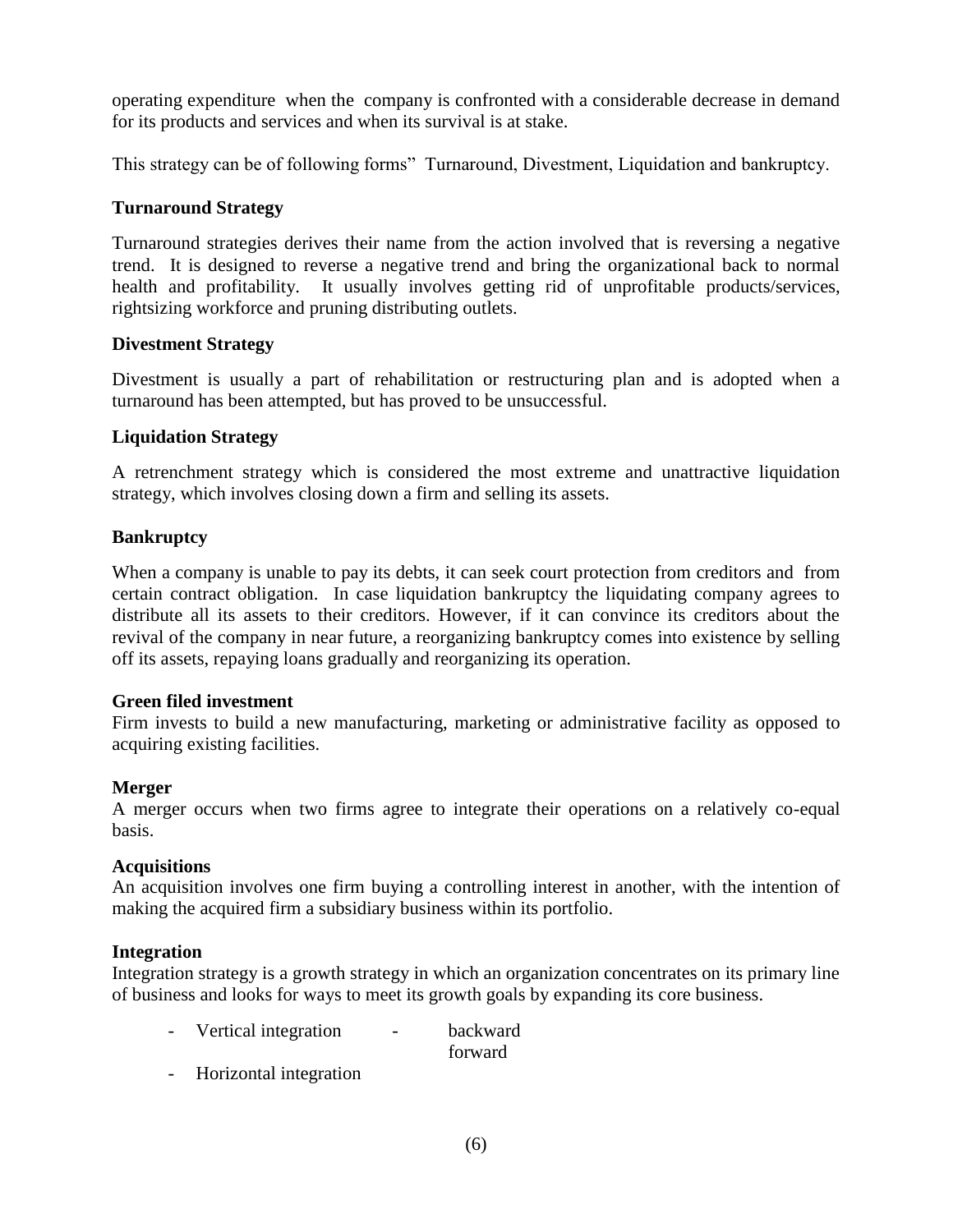# **Consortia**

Organizations co-operate on specific business areas such as purchasing or research.

#### **A licensing Agreement**

a commercial contract whereby the licensor gives something of values to the licensee in exchange for certain performances and payments.

# **Answer No. 02**

(a) Toyota is a highly globalised company and approximately 35 percent of the firm's global output is generated from wholly or partially owned affiliates in over 25 countries in Europe, Asia and America. Sony Corporation is another example of a highly globalised and successful company. Identify and describe the two types of International Strategy emphasizing key features

(4 marks)

*International Business Level Strategy* – is an integrated and coordinated set of commitments and actions designed to provide value to customers and gain a competitive advantage by exploiting core competencies in specific, individual product markets. Customers are the foundation of successful business-level strategies. When selecting a business level strategy, firms evaluate two types of competitive advantage: lower cost than rivals or the ability to differentiate and command a premium price that exceeds the extra cost of doing so. Therefore at the business level strategies firms follow low cost, differentiation, focused low cost or differentiation, and integrated low cost or differentiation.

*Feature* – in pursuing the international business level strategy, the home country of operation is often the most important source of competitive advantage. The resources and capabilities established in the home country often allow the firm to pursue the strategy beyond the national boundary.

*International Corporate Level Strategy* – is action taken to gain a competitive advantage through the selection and management of a mix of businesses competing in several industries, countries or product markets. In essence, a corporate level strategy is what makes "the corporate whole adds up to more than the sum of its business unit parts". International corporate level strategy is distinguished from international business level strategy by the scope of operation in both product and geographic diversification. The business level strategies, to a degree, depend on the type of international corporate level strategy the firm is following. Some corporate strategies give individual country units the authority to develop their own strategies whilst other corporate strategies require business level strategies to be compromised because of guidance from Headoffice rather than by business or country.

*Feature* – International corporate level strategy is required when the level of product complexity increases to multiple industries and multiple countries or regions.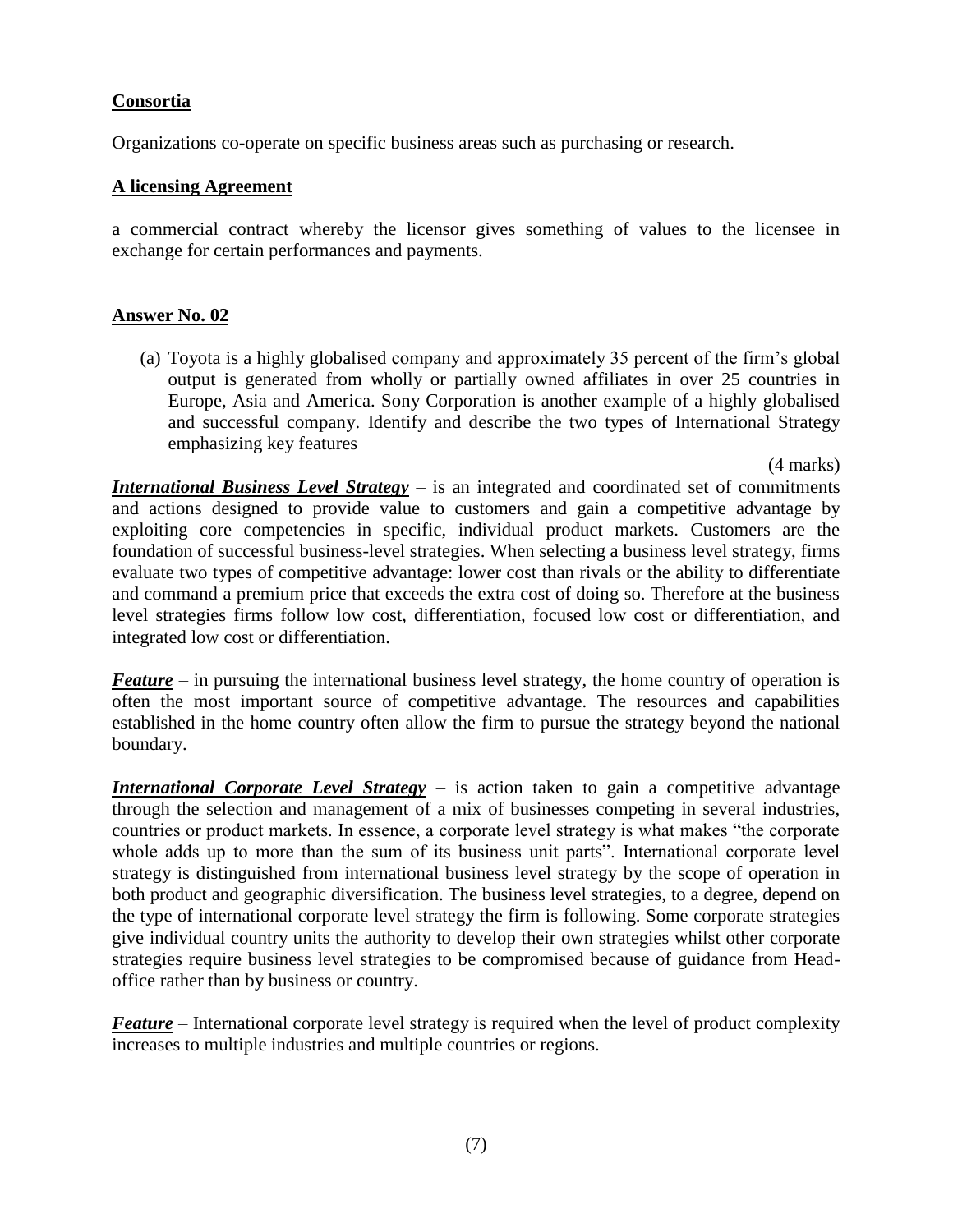(b) In pursuing an international strategy the home country of operation is often the most important source of competitive advantage. The resources and capabilities established in the home country often allow the firm to pursue the strategy beyond the national boundary. Evaluate the above using The Competitive Advantage of Nations by Michael E. Porter.

(6 marks)

*Factors of production* – refers to the inputs necessary to compete in any industry, such as labour, land, natural resources, capital and infrastructure. Of course there are advanced factors such as digital communication systems etc. There are also generalized (highway systems, supply of debt capital) and specialized factors (skilled labour in specific industry such as a port). If a country has both advanced and specialized production factors, it is likely that this will serve an industry well in developing strong home-country competitors that can become successful global competitors.

*Demand conditions* – nature and size of the buyers needs in the home market for the industry's goods or services. The sheer size of a sales segment could produce the demand necessary to create scale efficient facilities. This efficiency could also lead to domination of the industry in other countries. However, specialized demand may also create opportunities beyond national boundaries.

*Related and supporting industries –* is the third dimension in the model. Italy has become the leader in the shoe industry because of related and supporting industries. The leather supplies necessary to build shoes are furnished by a well established industry in leather processing. Many people travel to Italy to purchase leather goods thus supporting the distribution.

**Firm strategy, structure and rivalry** – the final country dimension also fosters the growth of certain industries. The pattern of firm strategy, structure, and rivalry among firms varies greatly from nation to nation. In the United States, competition among computer manufacturers and software producers has favored the development of these industries. Similarly in Italy, the national pride of its designers has developed strong industries in sport cars, fashion apparel, and furniture.

(c) Some corporate strategies give individual country units the authority to develop their own strategies whilst other strategies require compromisation because of home office direction to accomplish standardization of products and sharing of resources across the countries. Identify and describe the International Corporate Level Strategies businesses adopt according to markets. (5 marks)

**Multidomestic Strategy** – is one in which strategic and operating decisions are decentralized to the strategic business unit in each country in order to tailor products to the local market. A Multidomestic Strategy focuses on competition within each country. It assumes that the markets differ and therefore are segmented by country boundaries. In other words, consumer needs and desires, industry conditions, political and legal structures, and social norms vary by country. However, Multidomestic strategies do not allow for the achievement of economies of scale and thus can be more costly.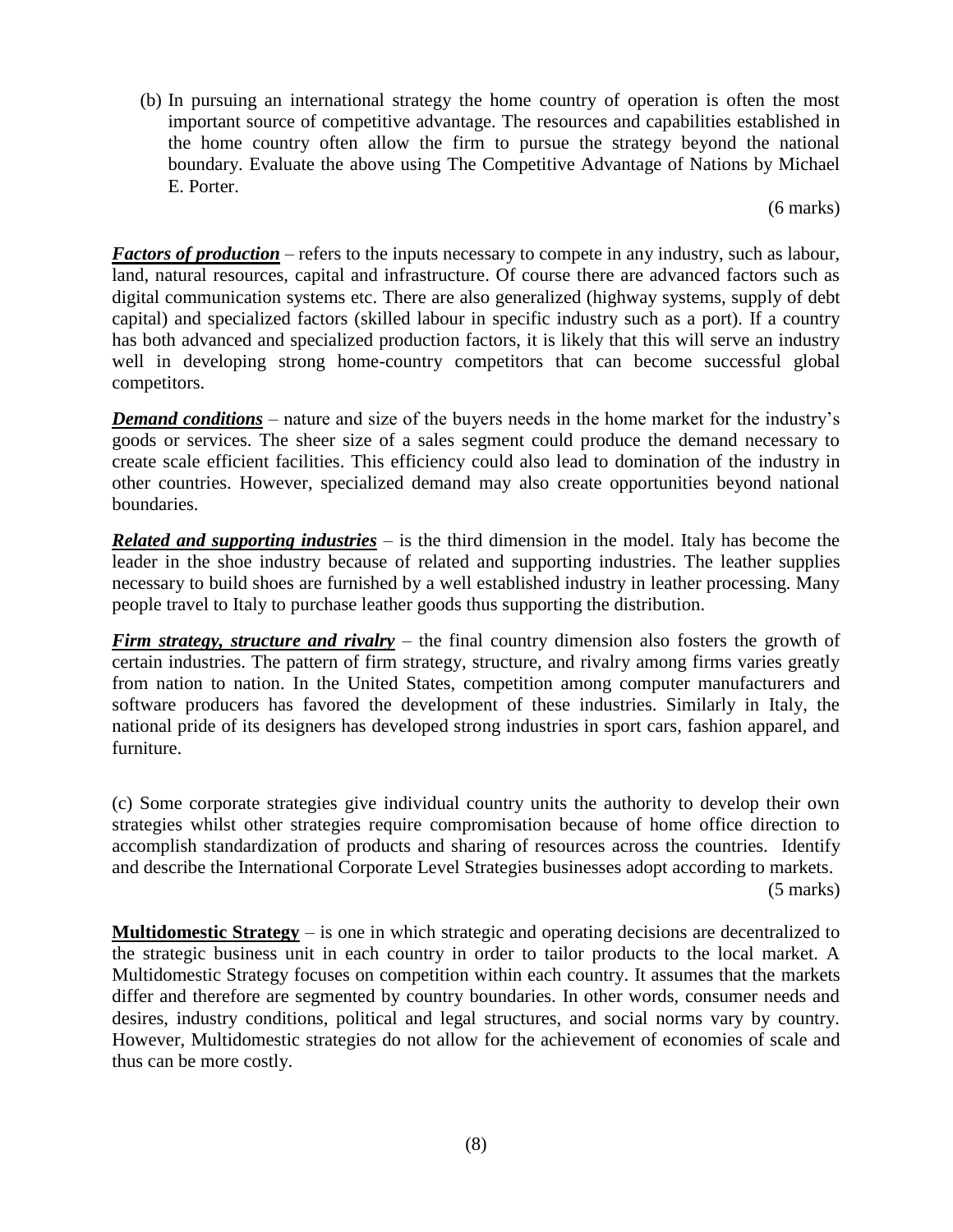**Global Strategy** – assumes more standardization of products across country markets. As a result competitive strategy is centralized and controlled by the home office. The strategic business units operating in each country are assumed to be independent, and the home office attempts to achieve integration across these businesses. Therefore, a Global Strategy is one in which standardized products are offered across country markets and competitive strategy is dictated by the home office. Thus, a global strategy emphasizes economies of scale and offers greater opportunities to utilize innovations developed at the home office or in one country. However, a global strategy often lacks responsiveness to local markets and is difficult to manage because of the need to coordinate strategies and operating decisions across country borders.

**Transnational Strategy** – is a corporate level strategy that seeks to achieve both global efficiency and local responsiveness. Realizing the diverse goals of the transnational strategy is difficult because one goal requires close global coordination, while the other requires local flexibility. It requires building a shared vision and individual commitment through an integrated network. In reality, it is difficult to achieve a pure transnational strategy because of the conflicting goals.

# **Answer No. 03**

Organizational capabilities emerge from a process of consciously knitting together the efforts of different work groups, departments, and external allies not from how the boxes on the organization chart are arranged. During the past decade, new strategic priorities and rapidly shifting competitive conditions have triggered revolutionary changes in how companies are organizing the work effort.

(a) Examine the facts that support the emerging organizational structures of the future

(5 marks)

Many of today's companies are winding up task of re-modeling their traditional hierarchical structures once build around functional specialization and centralized authority. The change was driven by growing realization that command and control hierarchies were proving a liability in business where customers' preferences were shifting from standardized products to custom orders and special features product lifestyles.

In today's fast changing markets where many companies are racing for global leadership in their industries and/or racing to build strong positions in the industries of the future, the necessary organizational themes are lean, flat, agile, responsive and innovative. The necessary tools of organizational design are managers and workers empowered to act on their own judgment, reengineered work processors, self directed work terms, rapid incorporation of internet technologies, and networking with outsiders to improve existing organizational capabilities and create new ones.

The necessary organizational imperative is building a company capable of outcompeting rivals on the basis of superior resource strength and competitive capabilities that are increasingly based on intellectual capital.

Therefore the organisation of the future will have several new characteristics: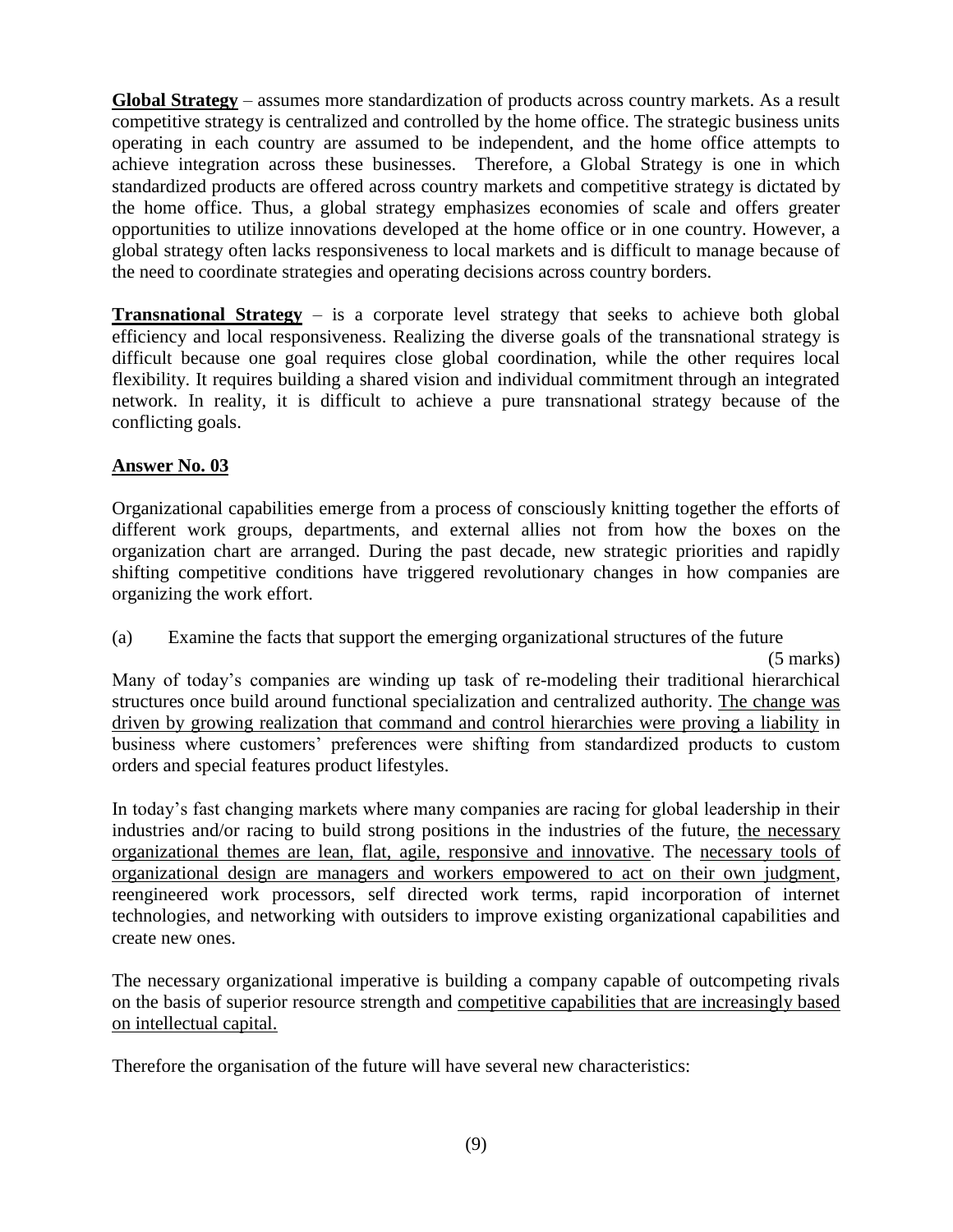- Fewer barriers between different vertical ranks, between functions and disciplines, between units in different geographical locations, between company and its suppliers, distributors, strategic allies, and customers
- A capacity for change and rapid learning
- Collaborative efforts among people in different functional specialties and geographic locations
- Extensive use of e-commerce technology and e-commerce business practices, real-time data and information systems, internet based communication systems etc.,
- (b) Successful strategy implementers inspire and challenge employees to do their best. They get employees to buy in to the strategy and commit to making it work. They structure individual efforts into team and work groups in order to facilitate an exchange of ideas and foster a climate of support. Identify and comment briefly on balancing positive and negative motivational consideration in executing strategic initiatives.

(5 marks)

If an organizations' motivational approach and reward structure induces too much stress, internal competitiveness, and job insecurity, the impacts on work force morale and strategy execution can be counterproductive. Evidence shows that a manager's push for improving strategy execution should incorporate more positive than negative motivational elements because people tend to respond with more enthusiasm, efforts, creativity and initiative.

Yet it is unwise to completely eliminate pressure for good individual and group performance and the stress and anxiety it evokes. There is no evidence that a no pressure work environment leads to superior strategy execution or sustained high performance. Successful strategy implementers allow employees to participate in making decisions about how to perform their jobs, and they try to make jobs interesting and satisfying.

They devise strategy supportive motivational approaches and use them effectively. Some of them include:

- Providing employment security is a valuable contributor to worker productivity and company loyalty, elect not to lay off factory workers but instead put them out in the field sell vehicles when business slacks off for a period.
- Provide stock option to all employees. Having employee owner who share in a company success is widely viewed as positive motivator.
- Offer higher daily wages than the competitors plus a commission on each sale. Also allow employees to go out satisfy their customers using their own best judgment.
- Let all the employees wear one uniform. There are no reserved places in car parking lot, there is no executive dining room – everyone eats in the same plant cafeteria. There are only two job classifications for skilled trade and one job classification for all other workers.
- Motivational power of self-managed teams who achieve very good results. Team performance gets enhanced because team members put considerable peer pressure on coworkers.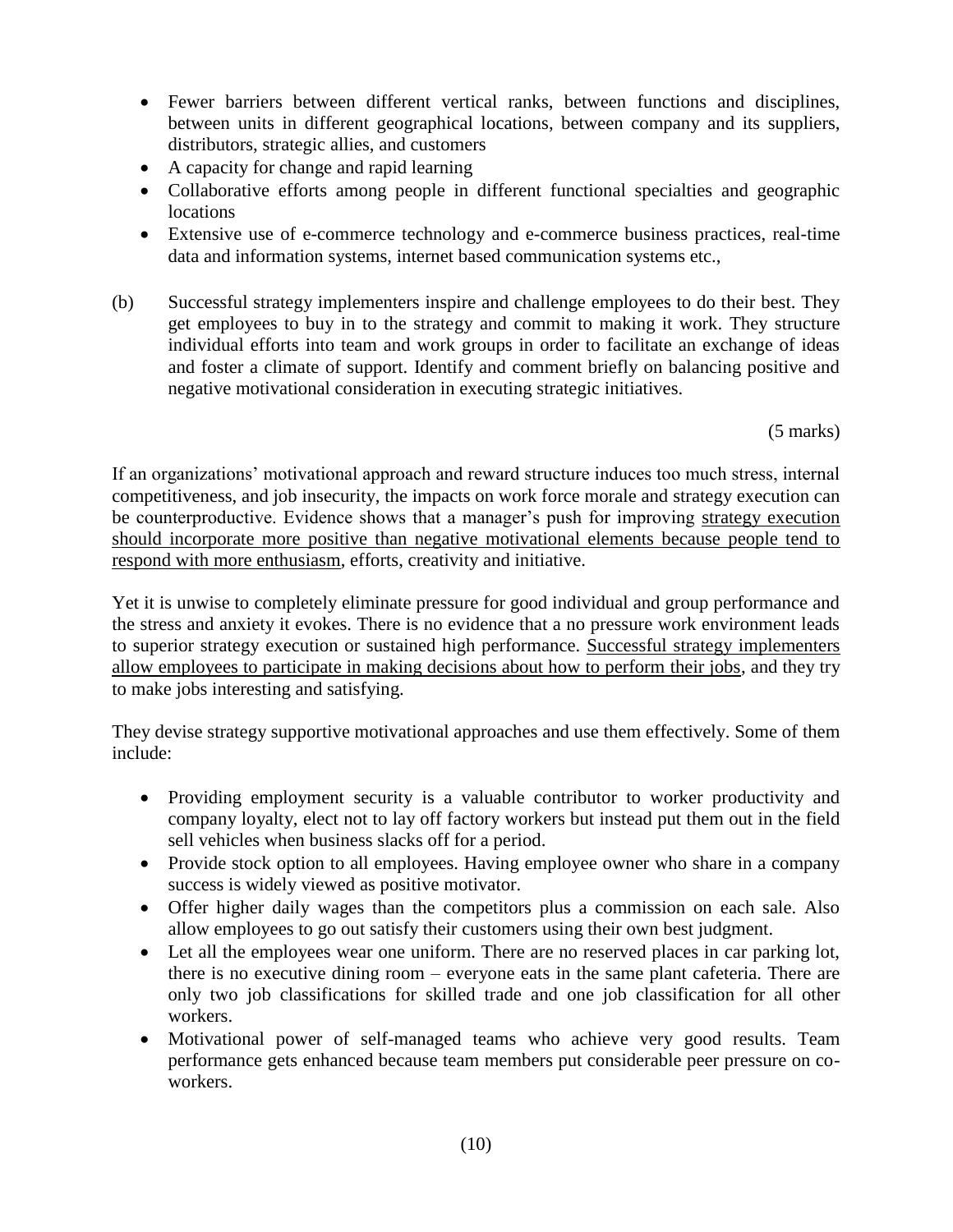(c) Incentive compensation for top executives is typically tied to company profitability, earnings growth ROI etc. incentives for departmental heads may be tied to performance outcomes more closely related to their strategic area of responsibility. Prepare a guideline for creating an incentive compensation system targeting successful execution of strategy.

(5 marks)

- a. The performance payoff must be a major, not minor, piece of the total compensation package. Payoffs must be at least 10 to 12 percent of base salary to have much impact.
- b. The incentive plan should extend to all managers and all workers, not just top management. It is a gross miscalculation to expect that lower-level managers and employees will work their hardest to hit performance targets just so a few senior executives can get lucrative rewards.
- c. The reward system must be administered with scrupulous care and fairness. If performance standards are set unrealistically high or if individual /group performance evaluations are not accurate and well documented, dissatisfaction with the system will overcome any positive benefits.
- d. The incentive must be tightly linked to achieving only those performance targets spelled out in the strategic plan. Incentive should not include factors that get thrown in because they are thought to be nice occurrences.
- e. The performance targets each individual is expected to achieve should involve outcomes that the individual can personally affect. The role of incentive is to enhance individual commitment and channel behavior in beneficial directions.
- f. Keep the time between performance review and payment of the reward short. A lengthy interval between review and payment breeds discontent and works against reinforcing cause and effect.
- g. Make liberal use of nonmonetary rewards; don't rely solely on monetary rewards. When used properly, money is great motivator, but there are potent advantages to be gained from praise, special recognition and so on.

(Total 15 marks)

# **Answer No. 04**

(a) In addition to the indicated IT systems in the above description, what other IT systems do you propose to facilitate the decision making process and to improve the business functions of the organisation. Propose three (03) such IT systems and explain why you propose each one of them.

(6 marks)

1. **Accounting and Finance systems**: to facilitate financial decision making such as course fees, salaries, capital expenditure for improvements, student facilitation services, etc.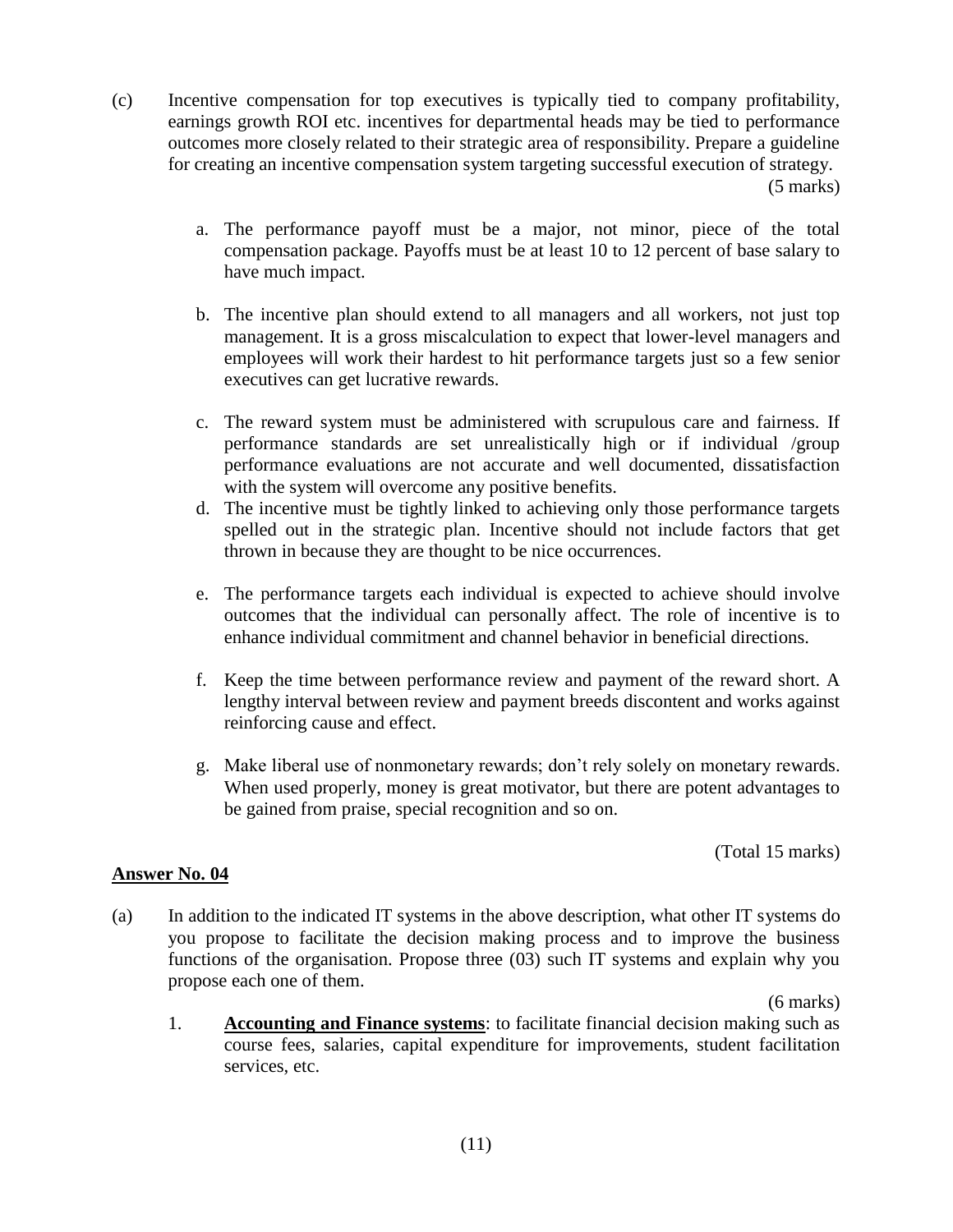- 2. **Student registration and administration systems** (this may be proposed by those who consider that an LMS, which is given in the description, is for learning purposes and this system is for administrative purposes. Those who consider that LMS has these functions may not propose this): to facilitate better student administration, allocation to different classes and course subjects, learning requirement management, lecturer workload estimations, learning resource allocation estimations, timetabling, etc.
- 3. **Customer Relationship Management (CRM) systems**: for better feedback processing, surveys, complain management, promotional and advertising activities, etc.
- 4. **Human Resource Management (HRM) systems**: for better staff management, improvement of the administration, service excellence, etc.
- 5. **Supply Chain Management (SCM) systems**: for managing external parties who may provide services for learning content and material development, books and study pack printing, supply of books for the library, food and canteen facilities, furniture and other equipment, etc.

Exports systems/Decision Support Systems/Management Information Systems also considered as correct answers wish correct explanation for reason.

(b) In order to improve the service levels of the ABCI, in what way can a knowledge based system (KBS) be used? To explain your answer, consider the components of a KBS and explain two (02) potential uses of relevant KBS components within ABCI. "Potential use" here refers to a business activity and not to a technology.

(8 marks)

Component of a KBS

- Knowledge acquisition
- Knowledge base
- Inference Mechanism
- Knowledge output (intelligent output)

Knowledge acquisition mechanism is the way the knowledge is acquired for the KBS. The acquisition and storage of knowledge forms a knowledge reservoir called "Knowledge Base". Inference mechanism is the process of deriving conclusions logically from known facts and premises. (Generating new knowledge based on the existing knowledge)

OR

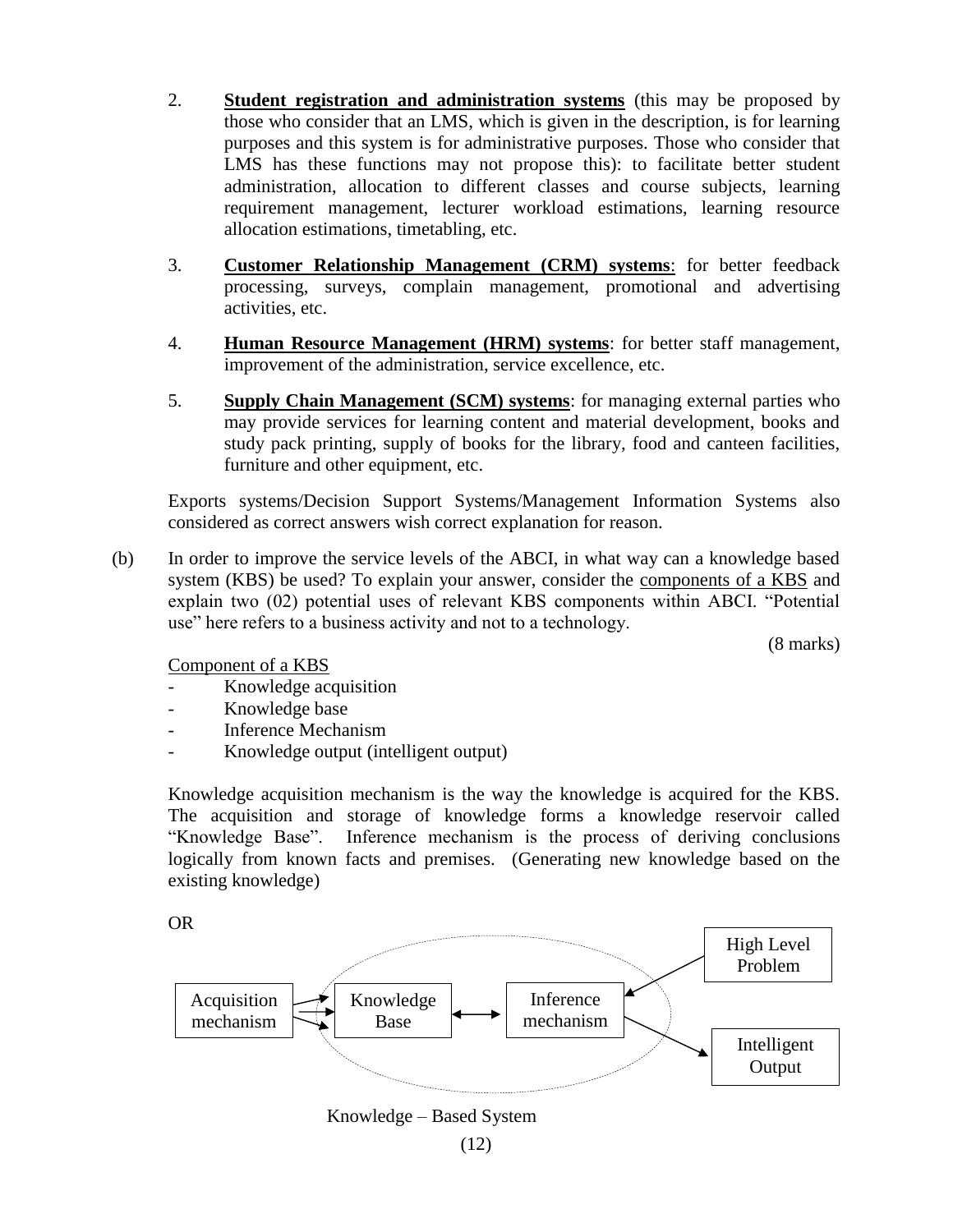(Open ended part: student need to show a potential use within the organisation.. Only two potential uses are expected, with a brief description). Examples can be as follows (examiner can judge any other examples):

# **Two Potential uses :**

- i. Knowledge acquisition: ABCI can use these mechanisms to gather knowledge from the students, staff, external examiners, external stake holders and organisations, etc. Can use surveys, questionnaires, and social networking, etc.
- ii. Knowledge base: ABCI can store knowledge acquired for future use and to enhance its decision making, and to help the students and staff when they need to solve problems. ABCI can allow access to the knowledge base for its staff and students, and make it a value added service.
- iii. Knowledge output: can use searching facilities and querying interfaces, call centers, etc. Can provide graphs, charts, tables, etc. in a web interface.

Note: No need to talk about inference engine as it does not directly refer to any business use and it is a technical matter of a KBS

(c) Explain how the IT systems indicated in the description given prior to the question and your suggestions for other IT systems given in section (a) above can be used to provide the KBS components, instead of having a separate KBS.

(4 marks)

- 1. **Knowledge acquisition**: can use surveys, answers to assignments in LMS, forums and blogs already in LMS; or else (an alternative answer) the feedbacks/responses collection mechanisms provided in the CRM when dealing with stake holders, external parties and students; or else (another alternative answer), acquiring management and decision making knowledge, specifically in the financial matters, through daily functions carried out using finance and accounting systems.
- 2. **Knowledge base:** LMS, CRM, HRM, Finance and Accounting systems already have their databases, and these can be archived and used as knowledge bases. Or else, tools can be used to extract relevant data for constructing a knowledge base from these data base archives.
- 3. **Knowledge output:** all the systems (LMS, CRM, HRM, Finance & Accounting) systems have their report generation facilities, querying facilities, etc., and these can be used to output knowledge acquired.
- (d) Describe the advantage that would be provided by a specialised KBS in comparison to your answer in (c) above.

(2 marks)

Given systems may not have inference mechanisms. A specialised KBS will have good inference mechanisms and AI techniques to provide comprehensive KBS functions and outputs. Such a system would be more adaptive and accurate as the knowledge base grows.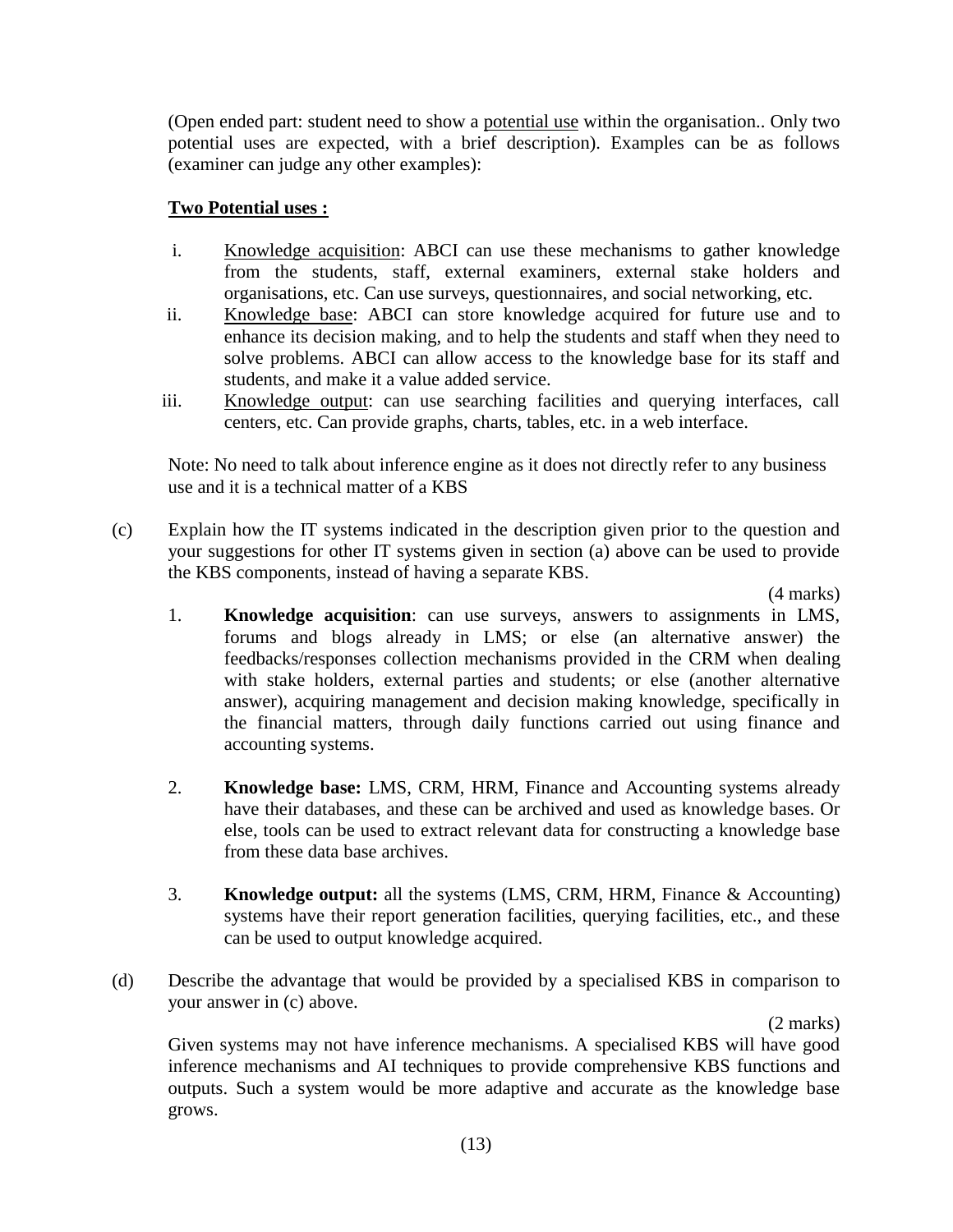# **Answer No. 05**

(a) To facilitate the learning process of the remote candidate, explain how an expert system can be used by the ABCI. Use a schematic diagram of an expert system as an aid to your answer.



**Domain expert:** ABCI has its academic staff and expert, who will be entering domain knowledge, and answers to potential and already raised questions.

**Knowledge engineer**: will perform the encoding of the knowledge and make it representable to a knowledge base.

**Knowledge base:** will store and keep on accumulating knowledge, making the coded knowledge available to be used when a relevant query comes.

**Inference engine**: will accept the user queries and decide the best possible answer based on a set of rules and available knowledge in the knowledge base.

**User interface**: The focus here is the remote candidate, and hence the user interface should be clear and accessible from a remote user without much technical support. A web based interface with facilities to present the knowledge output from the KBS will be most suitable

#### **OR Expert Systems**

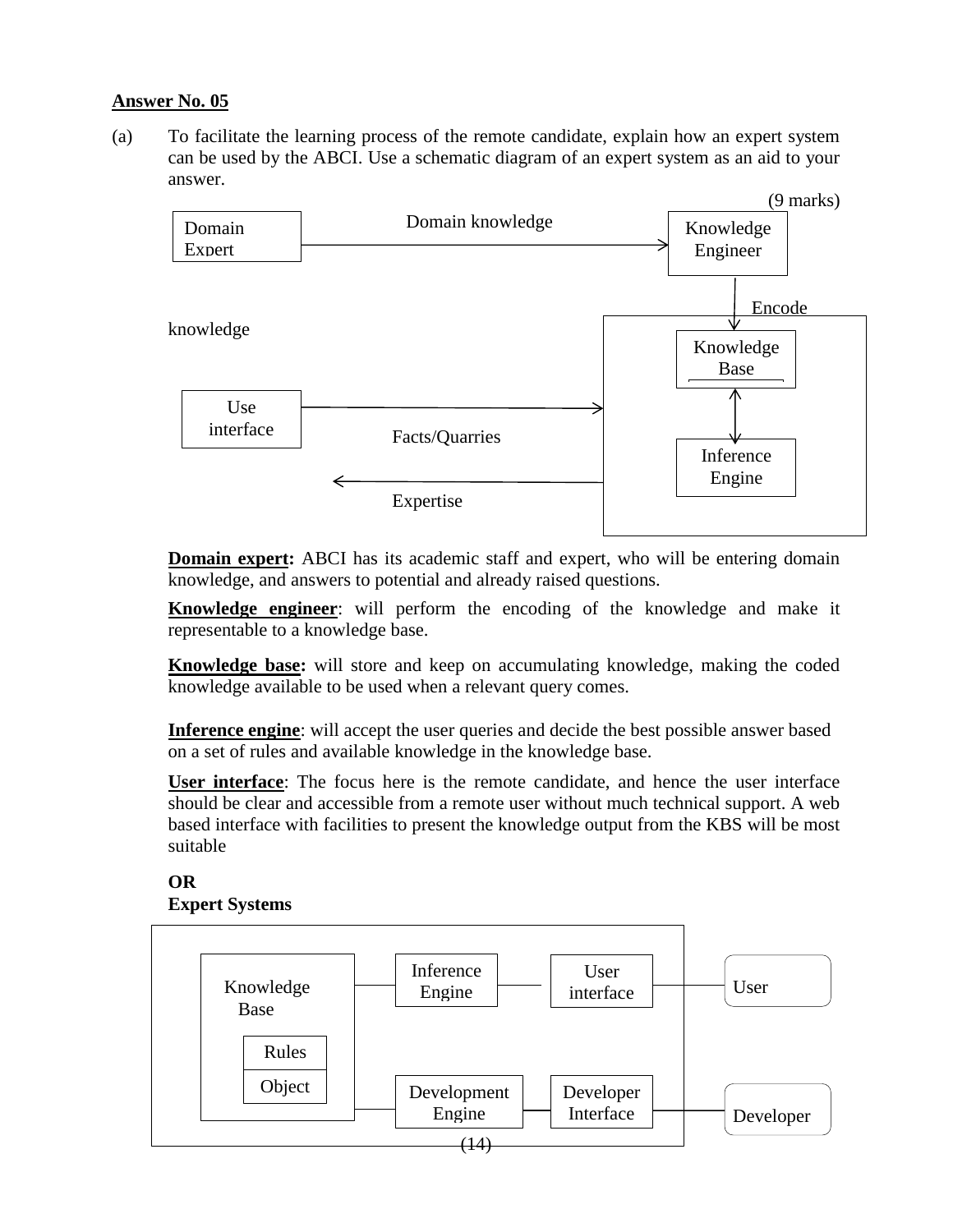An expert system consists of several components. The above figure illustrates components of an expert from both user and developer perspectives.

- A knowledge base contains facts and rules from past experience of experts
- An inference engine the program that locates the appropriate knowledge in the knowledge base, and infers new knowledge by applying logical processing and problem-solving strategies.
- User interface  $\qquad \qquad$  the means of communication between a user and the expert system's problem-solving processes.
- Developer interface The means of communication between a developer and the expert system's problem-solving processes
- Development engine Help developers build knowledge bases. Collecting knowledge needed to solve problems and build the knowledge base continues to be the biggest bottleneck in building expert systems.
- (b) Is the statement of the CEO of ABCI a realistic statement? Briefly explain two (02) reasons to justify your answer.

(6 marks)

Open ended question, however, the answer should have a logic. Possible answer would be:

- 1. The above expert system and the use of IT systems will make it feasible for the remote candidates, including foreign candidates, to engage in most of the learning activities. Therefore, CEO's wish to "expand its services beyond country boarders" is realistic.
- 2. To "make it the best of such institutes in the country" is a too ambitious statement. That can be the vision, but it will depend on many factors. There will be competition from other similar institutes, and the ABCI will have to outperform them. An extra effort and commitment with a strategic plan by the management is necessary for such an achievement. Just the IT systems would not do.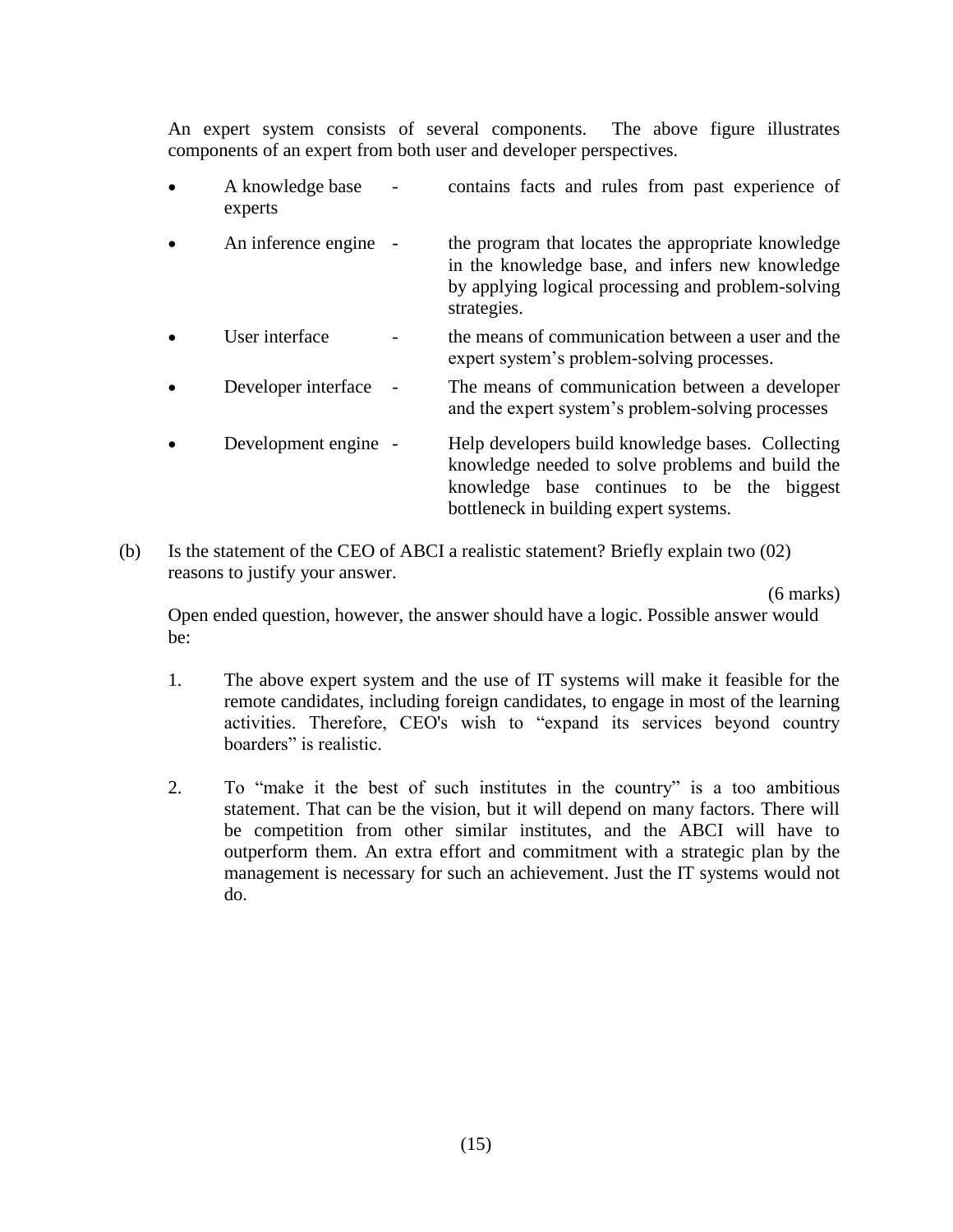# **Answer No. 06**

(a) What are knowledge discovery systems? Briefly explain. In your explanation, consider the knowledge management sub-processes of knowledge discovery systems.

(5 marks)

Directly from the study pack. Refer study pack lesson 8 page 3

KDS support two KM sub-process:

- 1. combination : discovery of new explicit knowledge
- 2. socialisation : discovery of new tacit knowledge
- (b) List and explain five (05) of the six phases of knowledge discovery process.

(10 marks)

Phases of Knowledge Discovery Process

1. Selecting the goals of the discovery process.

Discovery process needs at least some rough concepts of the goal so that it can guide the other phases.

2. Selection of Data

Data miner has to select a set of data objects that are to be used in discovery. Different techniques can be used to collect data from multiple sources.

3. Data Pre-Processing

Data has to be transformed into the form which is required by the data mining methods. Inconsistency of data should be removed. Data has to be normalized.

4. Applying the Data Mining Methods

Several data mining methods are available for the actual extraction of patterns. Most reliable method should be applied. Statistical method, neural nets, decision trees or rule discovery methods can be used.

5. Interpretation and evaluation of the results

The results may be visualized in the form of charts or graphics. A rule discovery tool may come out with a large net set of rules. Then the net should be provided with a pruning tool that enables the users to form on their interest.

3. Utilising of the results

Depending on the task, results can be utilized in different ways and for different purposes.

Phases of Academic Research Model and CRISP-DM model also considered as correct answers with correct explanation.